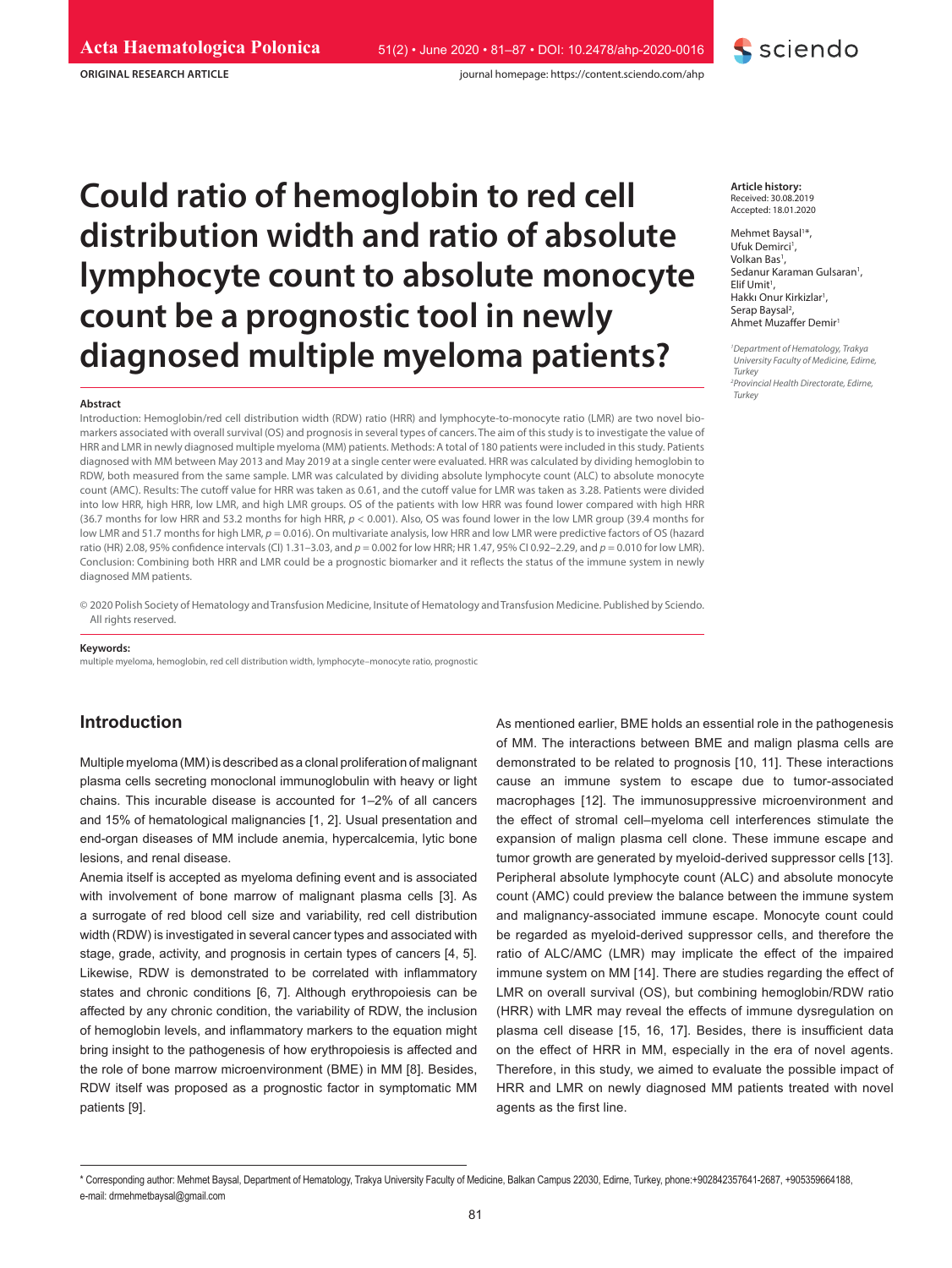## **Patients and methods**

This retrospective study included 180 patients diagnosed with MM according to International Myeloma Working Group (IMWG) definitions between May 2013 and May 2019 in Trakya University Hematology Department. Baseline demographic features, including age and sex, and disease-related data, including heavy and light chain types of immunoglobulin, International staging system (ISS), whole blood count (WBC), results of the bone marrow sample analysis and treatments, were recorded from patient files. WBC was performed with Beckman Coulter DXH 800 device, and fresh blood samples were obtained after 8 h of fasting and before treatment.

Cytogenetic analysis was performed from bone marrow samples obtained at the time of diagnosis and included high-risk determinants of MM, such as ISS and revised ISS (R-ISS), according to the definitions of IMWG [18, 19]. The ratio of hemoglobin (g/dl) to RDW (%) was calculated by the formula hemoglobin/RDW, and LMR was calculated by the formula ALC/AMC. Overall survival (OS) was accepted as time from date of treatment to date of last follow-up or death from any cause.

This study was conducted according to the principles of the Helsinki declaration and was approved by the local ethical committee (TUTF-BAEK 2019-248).

#### *Statistical analysis*

IBM Statistical Package for Social Sciences (SPSS) version 20 was used for statistical analysis. Kolmogorov-Smirnov test was performed to assess the distribution of the parameters. Descriptive statistics were used to evaluate the characteristics of patients. The correlation of HRR and LMR with different variables was assessed with Pearson's chi-squared test or Fisher's exact test for categorical variables and with Mann-Whitney U test for continuous variables. The OS is defined as the time from the diagnosis of MM to death from any cause. Kaplan-Meier OS estimates were conducted for survival analysis. Log-rank test and Cox regression analysis were performed to evaluate the estimate hazard ratios (HRs) and 95% confidence intervals (CI). A *p*-value <0.05 was considered to be statistically significant. Receiver operating characteristic (ROC) curves and area under the curve (AUC) are constructed to define best cutoff values for HRR and LMR.

## **Results**

A total of 180 newly diagnosed MM patients were included in this study. The mean age of the patients was 66.77 years. Eighty-seven patients were male and 93 patients were female. Sixty-eight patients were classified as ISS-1, 51 patients were classified as ISS-2, and 61 patients were classified as ISS-3. Fifty-seven patients (31.6%) evaluated were R-ISS-1, 41 (22.8%) patients evaluated were R-ISS-2, and 82 (45.6%) patients evaluated were R-ISS-3. Thirty-six (20%) patients were regarded as high risk according to the analysis. Moreover, in autologous hematopoietic stem cell transplant (ASCT) eligible patients, ASCT was performed after 4–6 cycles of induction chemotherapy containing bortezomib. Ninety-seven (53.9%) patients

received bortezomib cyclophosphamide dexamethasone, 8 patients (4.4%) received bortezomib thalidomide dexamethasone, 33 patients (18.3%) received bortezomib dexamethasone, and 15 patients received VTD-PACE (bortezomib, thalidomide, dexamethasone, cyclophosphamide, doxorubicin, cisplatin, and etoposide). The demographic characteristics of the patients were summarized in table I.

The cutoff point for HRR was selected as 0.61 according to ROC analysis with an AUC value of 0.64 (95% CI 0.561–0.724). The most discriminative value of LMR was also calculated with ROC analysis and found to be 3.28 with an AUC value of 0.62 (95% CI 0.538–0.703). Patients were categorized as low LMR < 3.28, high LMR > 3.28, low HRR < 0.61, and high HRR > 0.61. Patients with low LMR had a lower OS compared with patients with high LMR (*p* = 0.018, HR 1.67, 95% CI 1.09–2.57), and patients with low HRR had a lower OS compared with high HRR (*p* = 0.001, HR 2.046, 95% CI 1.33–3.13) (Kaplan-Meier OS analysis for HRR and LMR was shown in figures 1 and 2, respectively). Univariate analysis and characteristics of the patients according to LMR and HRR were given in tables II and III.

| Table I. Demographic and clinical characteristics data of the pa-<br>tients |  |
|-----------------------------------------------------------------------------|--|
| Characteristics                                                             |  |

| <b>Characteristics</b>                                                                                                                                                                              |                                                                                                                                                  |
|-----------------------------------------------------------------------------------------------------------------------------------------------------------------------------------------------------|--------------------------------------------------------------------------------------------------------------------------------------------------|
| Age                                                                                                                                                                                                 | $66.77 \pm 11.16$ (28-93)                                                                                                                        |
| Gender<br>Male<br>Female                                                                                                                                                                            | 87 (48.3%)<br>93 (51.7%)                                                                                                                         |
| Laboratory parameters<br>Hemoglobin (g/dl)<br>Creatinine (mg/dl)<br>Calcium (mg/dl)<br>Albumin (g/dl)<br>LDH (U/L)<br>Beta-2 microglobulin (ng/ml)<br>CRP (mg/dl)                                   | $11.01(6.1 - 15.7)$<br>1.36 (0.42-6.90)<br>$9.6(7.1 - 18.4)$<br>$3.6(1.8-4.7)$<br>229.3 (92-662)<br>5,687.3 (1,301-20,000)<br>$1.62(0.1 - 17.9)$ |
| <b>ISS</b><br>1<br>$\overline{2}$<br>3                                                                                                                                                              | 68 (37.8%)<br>51 (28.3%)<br>61 (31.9%)                                                                                                           |
| <b>Revised ISS</b><br>1<br>$\overline{2}$<br>3                                                                                                                                                      | 57 (31.7%)<br>41 (22.8%)<br>82 (45.6%)                                                                                                           |
| Cytogenetic risk<br>High risk<br>Standard risk                                                                                                                                                      | 36 (20%)<br>144 (80%)                                                                                                                            |
| <b>Frontline treatment</b><br>Bortezomib cyclophosphamide dexametasone<br>Bortezomib thalidomide dexametasone<br>Bortezomib dexametasone<br><b>VTD-PACE</b><br>Others (melphalan-prednisolone, etc) | 97 (53.9%)<br>8 (4.4%)<br>33 (18.3%)<br>15 (8.3%)<br>27 (15.1%)                                                                                  |
| <b>Upfront ASCT</b><br>Yes<br>No                                                                                                                                                                    | 61 (33.9%)<br>119 (66.1%)                                                                                                                        |
| Immunoglobulin type<br>lgG<br>lgA<br>Light chain<br>Non-secretory<br>lgM                                                                                                                            | 96 (53.3%)<br>43 (23.9%)<br>38 (21.1%)<br>$2(1.1\%)$<br>$1(0.6\%)$                                                                               |
| Lytic lesion on presentation<br>Yes<br>No                                                                                                                                                           | 156 (86.7%)<br>24 (13.3%)                                                                                                                        |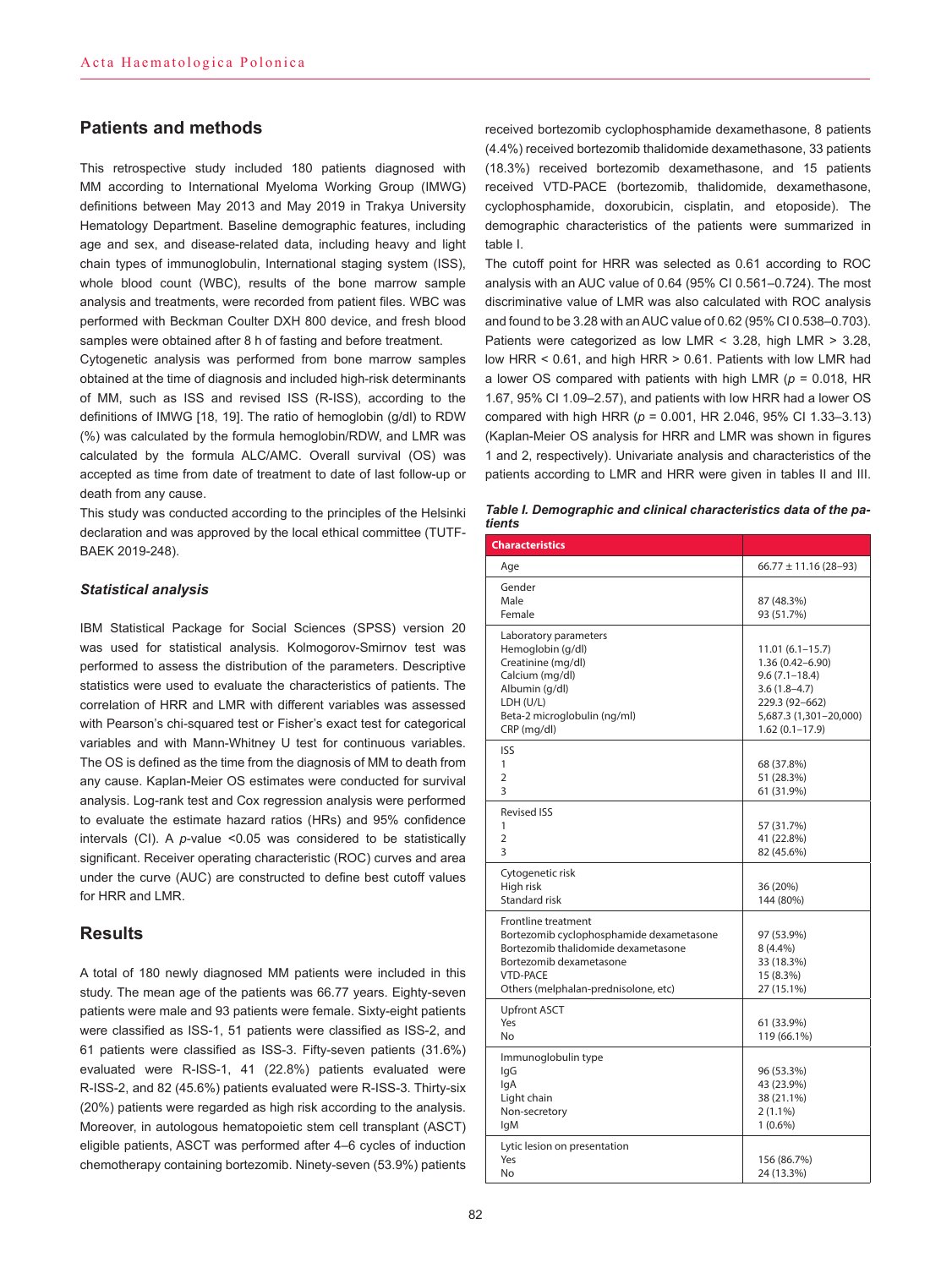

*Fig. 1. Kaplan-Meier curve for overall survival of low HRR and high HRR*



*Fig. 2. Kaplan-Meier curve for overall survival of low LMR and high LMR*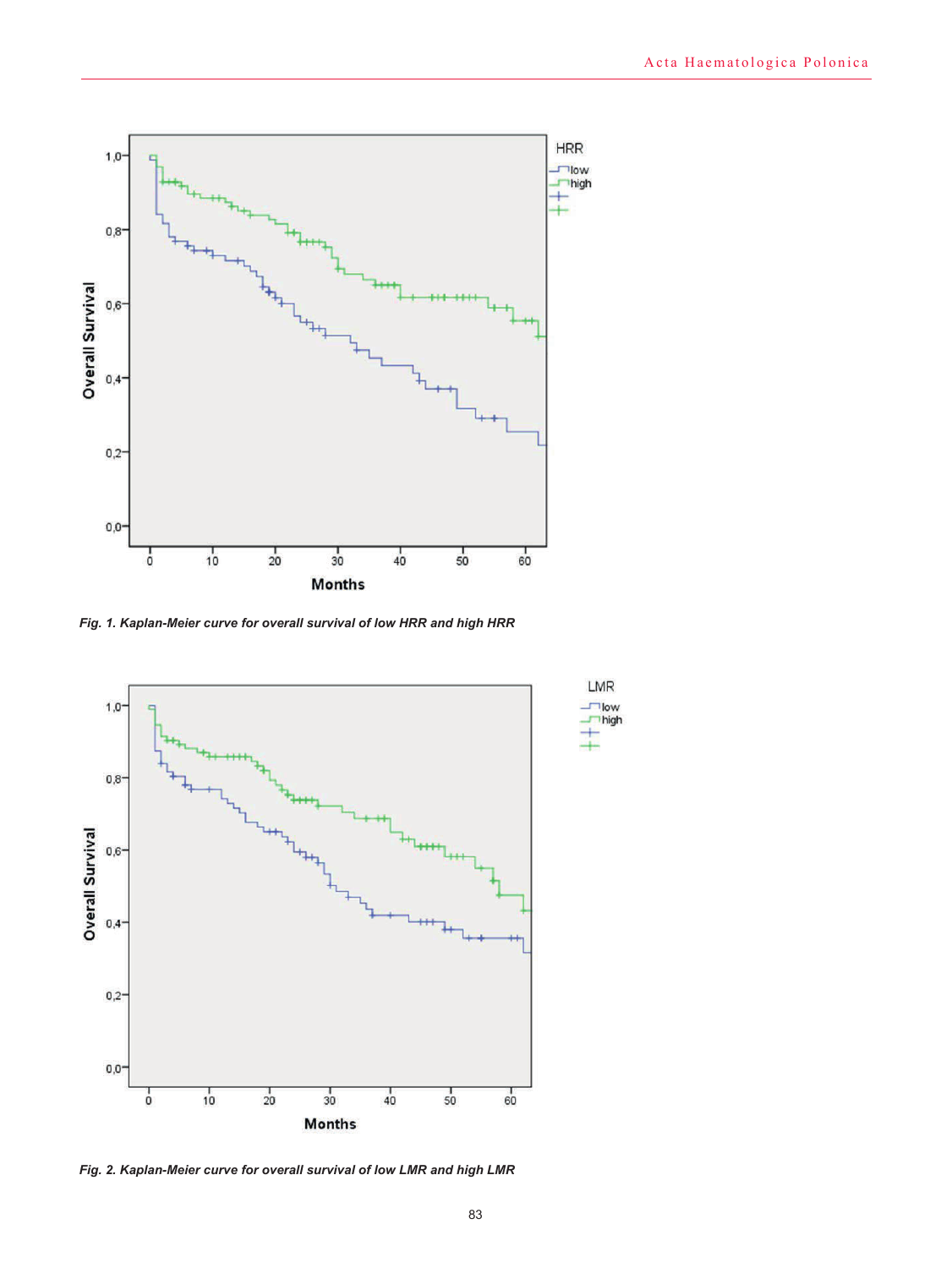| Table II. Characteristics of the multiple myeloma patients according to LMR |  |
|-----------------------------------------------------------------------------|--|
|-----------------------------------------------------------------------------|--|

|                                                                                                                                                                                              | <b>Low LMR</b><br>$<$ 3.28 (n:87)                     | <b>High LMR</b><br>$>3.28$ (n:93)                        | p-value                                                   |
|----------------------------------------------------------------------------------------------------------------------------------------------------------------------------------------------|-------------------------------------------------------|----------------------------------------------------------|-----------------------------------------------------------|
| Age<br>>65 years old<br><65 years old                                                                                                                                                        | 55 (63%)<br>32 (36%)                                  | 45 (48%)<br>48 (52%)                                     | 0.072                                                     |
| Gender<br>Male<br>Female                                                                                                                                                                     | 45 (52%)<br>42 (48%)                                  | 42 (45%)<br>51 (55%)                                     | 0.456                                                     |
| Cytogenetic risk<br>High risk<br>Standard risk                                                                                                                                               | 19 (22%)<br>68 (78%)                                  | 17 (18%)<br>76 (82%)                                     | 0.580                                                     |
| <b>ISS</b><br>$\mathbf{1}$<br>$\overline{2}$<br>3                                                                                                                                            | 26 (29%)<br>25 (28%)<br>36 (43%)                      | 42 (45%)<br>26 (28%)<br>25 (27%)                         | 0.069                                                     |
| <b>Revised ISS</b><br>$\mathbf{1}$<br>$\overline{2}$<br>3                                                                                                                                    | 21 (25%)<br>20 (22%)<br>46 (53%)                      | 36 (39%)<br>21 (22%)<br>36 (29%)                         | 0.082                                                     |
| Immunoglobulin type<br>lgG<br>lgA<br>Light chain<br>Non-secretory<br>lgM                                                                                                                     | 41 (47%)<br>19 (22%)<br>25 (29%)<br>1(1%)<br>$1(1\%)$ | 55 (59%)<br>24 (26%)<br>13 (14%)<br>1(1%)<br>$\mathbf 0$ | 0.125                                                     |
| Laboratory parameters<br>Hemoglobin (g/dl)<br>Creatinine (mg/dl)<br>Calcium (mg/dl)<br>Albumin (g/dl)<br>LDH (U/L)<br>Beta-2 microglobulin (ng/ml)<br>CRP (mg/dl)                            | 10.8<br>1.51<br>9.54<br>3.61<br>234<br>6,702<br>1.90  | 11.1<br>1.19<br>9.87<br>3.76<br>224<br>4,737<br>1.35     | 0.27<br>0.014<br>0.176<br>0.087<br>0.527<br>0.004<br>0.18 |
| Frontline treatment<br>Bortezomib cyclophosphamide dexametasone<br>Bortezomib thalidomide dexametasone<br>Bortezomib dexametasone<br><b>VTD-PACE</b><br>Others (melphalan-prednisolone, etc) | 46 (53%)<br>4(4%)<br>17 (19%)<br>6(7%)<br>14 (16%)    | 51 (55%)<br>4(4%)<br>16 (17%)<br>$9(10\%)$<br>13 (14%)   | 0.833                                                     |
| <b>Upfront ASCT</b><br>Yes<br><b>No</b>                                                                                                                                                      | 22 (22%)<br>65 (78%)                                  | 39 (41%)<br>54 (58%)                                     | 0.027                                                     |
| Overall survival months                                                                                                                                                                      | $39.44 \pm 3.72$                                      | $51.79 \pm 3.68$                                         | 0.016                                                     |

*Univariate analysis for low LMR, HR: 1.67 (95% CI 1.09–2.57)*

On multivariate analysis, low HRR and low LMR are associated with lower OS (HR for HRR 2.08, 95% CI 1.31–3.03, *p* = 0.002; and HR for low LMR 1.47, 95% CI 0.92–2.29, *p* = 0.010). Also ASCT, highrisk MM, and ISS-3 were associated with lower OS on multivariate analysis (details of the multivariate cox-regression analysis was given in table. IV). Furthermore, we have stratified our patients into four groups: low LMR and low HRR, low LMR and high HRR, high LMR and low HRR, and high LMR and high HRR. The OS of these four groups was 34.6, 44.8, 40.5, and 56.1 months, respectively. OS was lower in the low LMR and low HRR groups, which was higher in high LMR and high HRR groups.

## **Discussion**

MM is an incurable disease with complex biological heterogeneity. The underlying complex biology plays a unique role in the clinical course and prognosis of the disease. In this study, baseline WBC parameters were analyzed for their probable role in the OS of MM patients. These findings underline that no matter how complicated diseases and treatments become in the real world, simple laboratory tests such as complete blood count will always be valuable. In this regard, both HRR and LMR have been associated with prognosis in several types of cancers [4, 20]. In two recent analyses, HRR is suggested as a prognostic factor for survival in both non-small cell lung cancer and head and neck cancer [21, 22].

Anemia itself is a common phenomenon in cancer patients and is caused by several mechanisms. An association with anemia and prognosis is demonstrated in several types of solid and hematological malignancies [23, 24]. Development of anemia in MM is caused by the infiltration of malign plasma cells in the bone marrow, which results in suppressing erythropoiesis and dysregulated apoptosis of plasma cells [3, 25]. However, stromal and endothelial cells in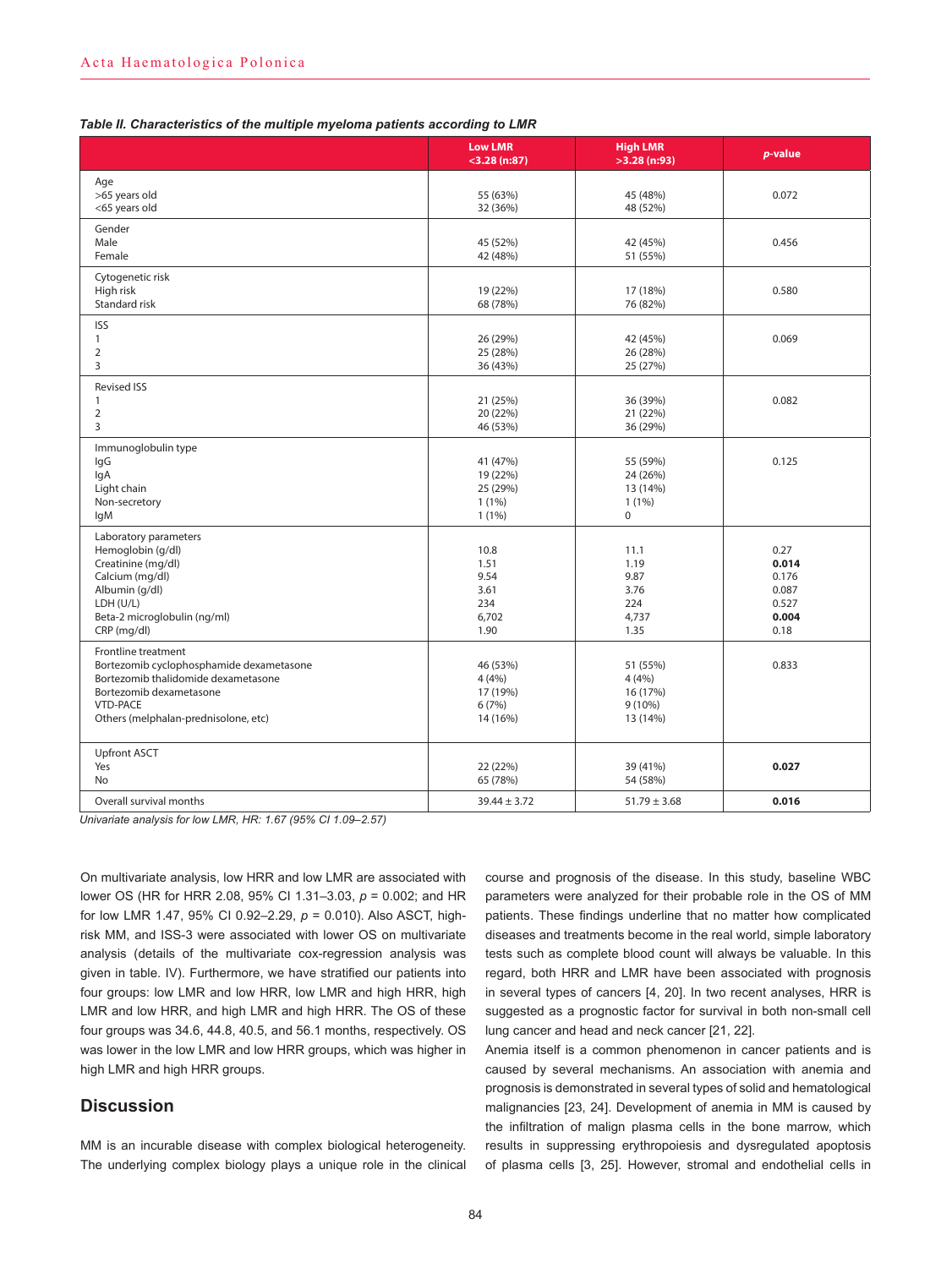|                                                                                                                                                                                              | <b>Low HRR</b><br>$<$ 0.61 (n:82)                                   | <b>High HRR</b><br>$>0.61$ (n:98)                                   | p-value                                                     |
|----------------------------------------------------------------------------------------------------------------------------------------------------------------------------------------------|---------------------------------------------------------------------|---------------------------------------------------------------------|-------------------------------------------------------------|
| Age<br>>65 years old<br><65 years old                                                                                                                                                        | 31 (38%)<br>51 (62%)                                                | 49 (50%)<br>49 (50%)                                                | 0.132                                                       |
| Gender<br>Male<br>Female                                                                                                                                                                     | 40 (49%)<br>42 (51%)                                                | 47 (48%)<br>51 (52%)                                                | 0.516                                                       |
| Cytogenetic risk<br>High risk<br>Standard risk                                                                                                                                               | 20 (24%)<br>62 (76%)                                                | 16 (16%)<br>82 (84%)                                                | 0.195                                                       |
| <b>ISS</b><br>$\mathbf{1}$<br>$\overline{2}$<br>3                                                                                                                                            | 18 (22%)<br>30 (36%)<br>34 (42%)                                    | 50 (51%)<br>21 (21%)<br>27 (28%)                                    | 0.001                                                       |
| <b>Revised ISS</b><br>$\mathbf{1}$<br>2<br>3                                                                                                                                                 | 12 (14.6%)<br>17 (20.7%)<br>53 (64.6%)                              | 45 (45.9%)<br>24 (24.5%)<br>29 (29.6%)                              | 0.001                                                       |
| Immunoglobulin type<br>lgG<br>lgA<br>Light chain<br>Non-secretory<br><b>IgM</b>                                                                                                              | 41 (50%)<br>26 (31.7%)<br>13 (15.9%)<br>$1(1.2\%)$<br>$1(1.2\%)$    | 55 (56.1%)<br>17 (17.3%)<br>25 (25.5%)<br>$1(1.0\%)$<br>$\mathbf 0$ | 0.118                                                       |
| Laboratory parameters<br>Hemoglobin (g/dl)<br>Creatinine (mg/dl)<br>Calcium (mg/dl)<br>Albumin (g/dl)<br>LDH (U/L)<br>Beta-2 microglobulin (ng/ml)<br>CRP (mg/dl)                            | 9.7<br>1.60<br>9.6<br>3.4<br>237<br>7,429<br>2.19                   | 12.0<br>1.16<br>9.7<br>3.9<br>222<br>4,229<br>1.11                  | 0.000<br>0.014<br>0.883<br>0.000<br>0.338<br>0.000<br>0.011 |
| Frontline treatment<br>Bortezomib cyclophosphamide dexametasone<br>Bortezomib thalidomide dexametasone<br>Bortezomib dexametasone<br><b>VTD-PACE</b><br>Others (melphalan-prednisolone, etc) | 38 (46.3%)<br>$5(6.1\%)$<br>17 (20.7%)<br>$9(11.0\%)$<br>13 (15.7%) | 59 (60.2%)<br>$3(3.1\%)$<br>16 (16.3%)<br>$6(6.1\%)$<br>14 (14.2%)  | 0.168                                                       |
| <b>Upfront ASCT</b><br>Yes<br><b>No</b>                                                                                                                                                      | 23 (28%)<br>59 (72%)                                                | 38 (39%)<br>60 (61%)                                                | 0.155                                                       |
| Overall survival months<br>.                                                                                                                                                                 | $36.70 \pm 3.77$                                                    | $53.32 \pm 3.54$                                                    | 0.001                                                       |

## *Table III. Characteristics of the multiple myeloma patients according to HRR*

*Univariate analysis for low HRR, HR; 2.046 (95% CI 1.33–3.13)*

## *Table IV. Multivariate analysis for overall survival*

| <b>Multivariate analysis</b> |                          |               |         |
|------------------------------|--------------------------|---------------|---------|
|                              | <b>Hazard ratio (HR)</b> | 95% CI        | p-value |
| LMR < 3.28                   | 1.47                     | $0.92 - 2.29$ | 0.010   |
| HRR < 0.61                   | 2.08                     | $1.31 - 3.03$ | 0.002   |
| Gender                       | 0.74                     | $0.47 - 1.14$ | 0.178   |
| Age                          | 0.99                     | $0.97 - 1.02$ | 0.782   |
| No ASCT versus ASCT          | 0.14                     | $0.07 - 0.27$ | 0.000   |
| High risk MM                 | 0.35                     | $0.21 - 0.59$ | 0.000   |
| <b>ISS</b>                   | 1.89                     | $1.09 - 3.30$ | 0.023   |
| <b>Revised ISS</b>           | 0.79                     | $0.35 - 1.19$ | 0.008   |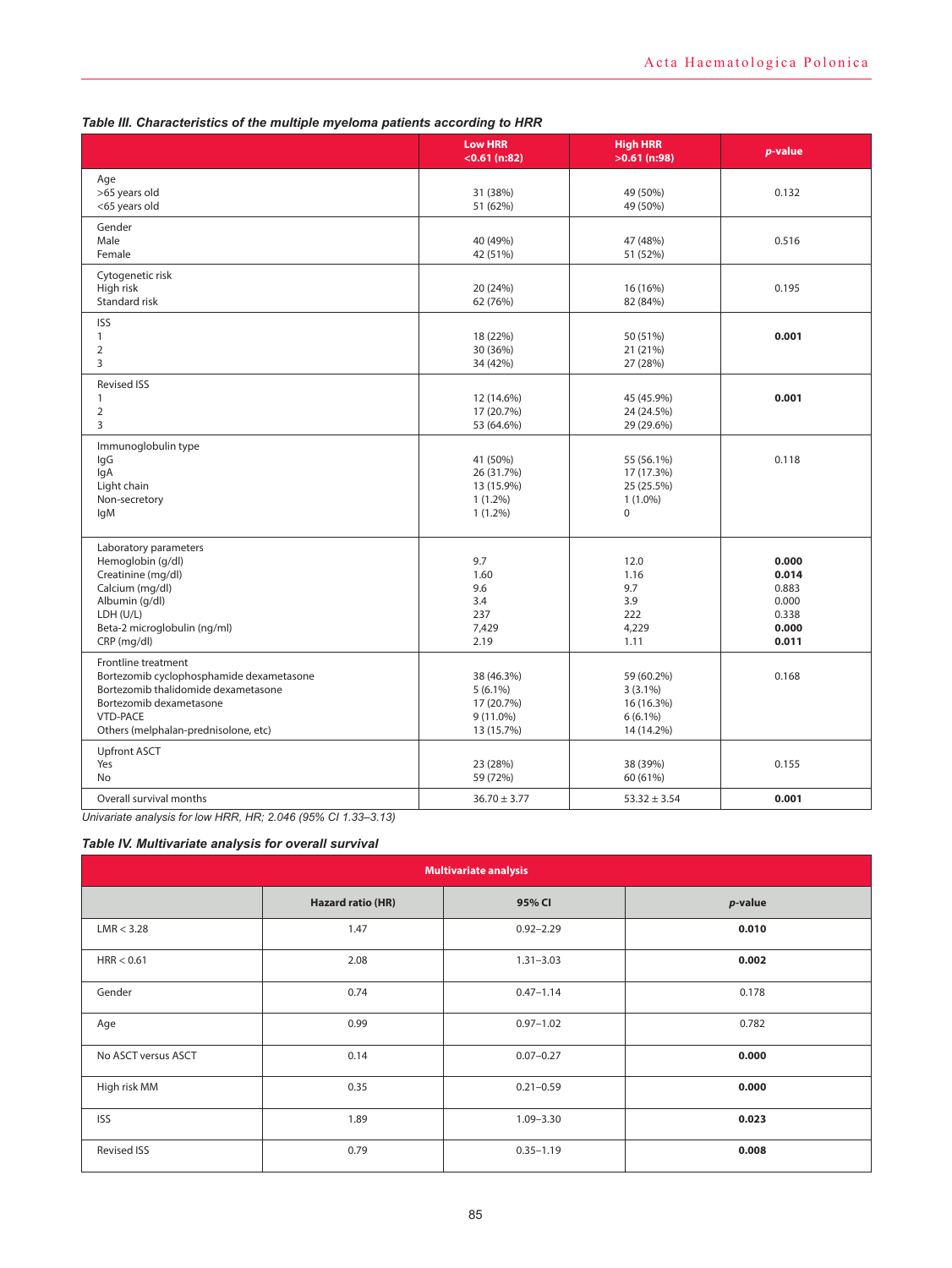bone marrow contribute to the development of anemia by producing specific cytokines, particularly interleukin 6 (IL-6) [8]. Likewise, renal insufficiency also contributes to the development of anemia in MM patients via erythropoietin deficiency [26]. Furthermore, the interaction of plasma cells with the tumor microenvironment might play a role in the progression of the disease and the worsening of anemia [11].

Indeed, RDW itself is a reliable marker of red cell size variability. Several relations with RDW and age-related clonal hematopoiesis were reported. Even high RDW was associated with the risk of acute myeloid leukemia development in healthy individuals [27]. Besides, there was an association of increased RDW with worse OS in myelodysplastic syndrome (MDS) patients, especially in patients with refractory anemia [28]. This observation might be regarded as the effects of dysregulated erythropoiesis on RDW in MDS [28]. RDW is also associated with several types of solid and hematological malignancies [4, 29]. For example, in a recent analysis, high RDW was associated with lower progression-free survival and OS in MM [30]. A retrospective analysis including 161 patients with diffuse large B cell lymphoma evaluated the relationship of RDW with OS [31]. The authors reported that high RDW was associated with lower progression-free survival and OS [31]. Considering the high incidence of anemia in solid and hematological cancers, it is noteworthy that high RDW was associated with lower survival in several hematological malignancies. Therefore, HRR is thought to be a logical and surrogate prognostic marker. However, data including HRR in hematological malignancies are scarce. Several studies including data of real-world patients are needed in hematological cancers, especially in MM. Although hemoglobin or RDW alone has been shown to have an impact on prognosis in MM patients, we have shown that HRR may affect OS and prognosis alone. Considering that both low hemoglobin and high RDW have an impact on prognosis. it will not be difficult and surprising to predict that HRR may also affect prognosis. However, multivariate analysis showed that HRR is associated with poor prognosis compared with high HRR. A second important issue is that both hemoglobin and RDW might be affected by nutritional deficiencies besides the effect of MM infiltration and cytokines. In this case, HRR can be suggested as a more powerful and reliable marker.

The BME holds a critical role, especially in the progress of MM [10]. The interactions in malign plasma cells with BME cause an immunosuppressive state and may result in an immune escape causing myeloma cell growth [11, 13]. These interplays stimulate several regulatory or inhibitory cells. Various suggestions have been made to measure and show the contribution of immunosuppression induced by tumor microenvironment [13, 32]. It has been shown that both ALC and AMC could be an indirect indicator of immune surveillance. Thus, LMR, which is obtained by dividing ALC by AMC, could also be an additional determiner [12, 16]. Several studies investigated the effect of LMR in MM. The prognostic value of ALC, AMC, and LMR was analyzed in 189 MM patients retrospectively [17]. In multivariate analysis, low LMR was an independent poor prognostic factor. Low LMR is reported to be

<2.9 in this study. In another retrospective analysis, the authors stated that peripheral blood monocyte count could be correlated with tumor-associated macrophages, thus reflecting immune status [16]. This study included 372 newly diagnosed MM patients and cutoff value for LMR was determined as 3.6. Low LMR is associated with lower progression-free survival and OS on multivariate analysis [16]. Another study questioned the value of LMR evaluated in 285 MM patients [33]. In this study, the cutoff for LMR was 4.2, and low LMR is found to be an independent factor for OS [33]. These studies indicated the value of LMR in MM patients. In our study, fewer patients in the low LMR group proceeded to the ASCT, which may be the explanation for lower OS in the low LMR group. As we mentioned earlier, the search for a basic and reliable marker for immune regulation and prognosis is mandatory. The main limitation of the studies involving LMR is that lymphocyte and monocyte counts can be affected by a variety of reasons that do not affect the disease, mainly infections. In addition, different cutoff values are taken for LMR in different studies. This situation is also a confounding factor. Therefore, we consider that the combination of LMR and HRR might partially overcome these limitations.

Although medicine is becoming more and more complicated every day, simple, easily accessible, and useful markers are required to predict the prognosis of malignant diseases, especially in developing countries. In this study, we found that two complete blood count parameters that can be easily obtained, such as HRR and LMR, might be independent factors in predicting prognosis in MM patients.

#### *Authors' contributions*

EU – reviewed the data and the manuscript. HOK – data acquisition, data interpretation, reviewed the manuscript. SB – statistical analysis, reviewed the manuscript, data analysis. AMD – edited the data, reviewed the statistical analysis, reviewed the manuscript ana critical review. MB – collected the data, wrote the manuscript, statistical analysis. UD – collected the data, literature search. VB – collected and edited the data. SKG – data acquisaiton and interpretation, reviewed the manuscript.

#### *Conflict of interest*

None.

#### *Financial support*

None.

#### *Ethics*

The work described in this article has been carried out in accordance with The Code of Ethics of the World Medical Association (Declaration of Helsinki) for experiments involving humans; EU Directive 2010/63/ EU for animal experiments; Uniform requirements for manuscripts submitted to biomedical journals.